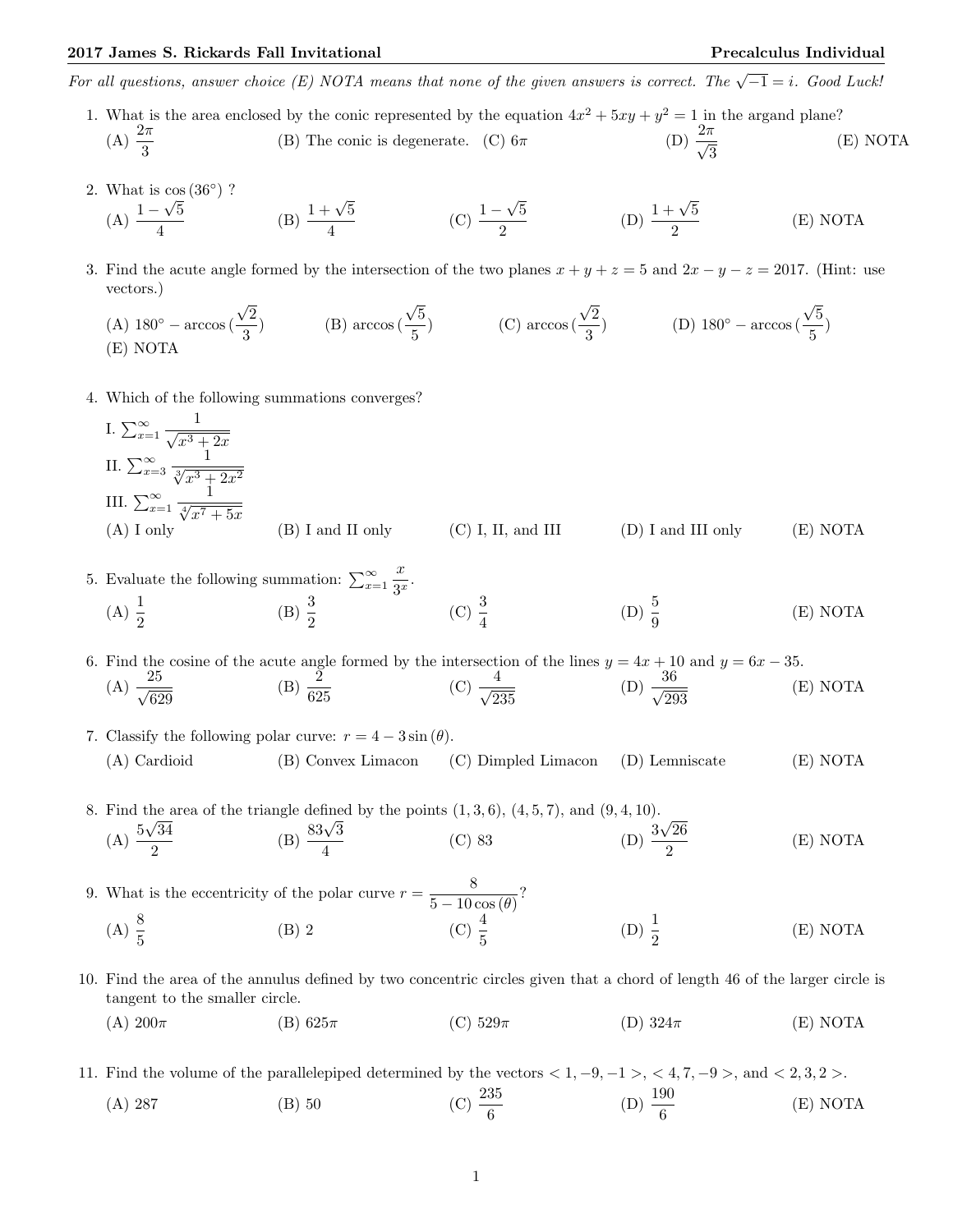| 2017 James S. Rickards Fall Invitational                        |                                                                                                  |                     |                             | Precalculus Individual |
|-----------------------------------------------------------------|--------------------------------------------------------------------------------------------------|---------------------|-----------------------------|------------------------|
| $(A)$ 28                                                        | 12. How many petals does the rose curve $r = \sin(14\theta)$ have?<br>$(B)$ 14                   | $(C)$ 13            | $(D)$ 261                   | (E) NOTA               |
| 13. What is the 6th pentagonal number?<br>$(A)$ 105             | $(B)$ 51                                                                                         | $(C)$ 8             | $(D)$ 16                    | (E) NOTA               |
| 14. Find the period of $f(x) = \cos(\cos x)$ .<br>$(A)$ 6 $\pi$ | $(B)$ $2\pi$                                                                                     | (C) $\frac{\pi}{2}$ | $(D)$ $\pi$                 | (E) NOTA               |
| (A) $\sqrt{42}$                                                 | 15. What is the amplitude of $f(x) = 4\sin(x) + \sqrt{26}\cos(x)$ ?<br>(B) $\frac{\sqrt{26}}{2}$ | $(C)$ 2             | (D) $\frac{4+\sqrt{26}}{2}$ | (E) NOTA               |

16. How many solutions are there to  $\sin(8x) + \sin(12x) = 0$  over the interval  $(0, 2\pi]$ ? (A) 25 (B) 48 (C) 24 (D) 50 (E) NOTA

17. Find the determinant of the following  $4\times 4$  matrix:

$$
\begin{bmatrix} 2 & 5 & 12 & 10 \\ 7 & -5 & 9 & 11 \\ 3 & \frac{15}{2} & 17 & 15 \\ -1 & 4 & 8 & -10 \end{bmatrix}
$$
  
(A) 543  
(B) 0  
(C) -537  
(D) 592  
(E) NOTA

2 5 12 12 12 12 12 12

18. How many times do the graphs of  $y = \frac{x}{g}$  $\frac{x}{20}$  and  $y = \sin(x)$  intersect? (A) 8 (B) 9 (C) 10 (D) 11 (E) NOTA

19. A cylinder of radius 8 and height 27 is laying on its side and is filled with water. The water rises to a height of 4. What is the volume of the water? (Keep in mind, the cylinder is on its side, not standing on its base.)<br>
(A)  $288\pi - 432\sqrt{3}$  (B)  $576\pi - 432\sqrt{3}$  (C)  $216\pi$  (D)  $288\pi - 216\sqrt{3}$  (I)

(A) 
$$
288\pi - 432\sqrt{3}
$$
 (B)  $576\pi - 432\sqrt{3}$  (C)  $216\pi$  (D)  $288\pi - 216\sqrt{3}$  (E) NOTA

- 20. What is the equation of the plane defined by the points  $(1, 3, 5)$ ,  $(-4, 7, 6)$ , and  $(5, 8, -2)$ ? (A)  $5x - 4y - z = -12$  (B)  $9x + y - 8z = -28$  (C)  $33x + 31y + 41z = 331$  (D)  $53x + 40y + 32z = 333$  (E) NOTA
- 21. A regular hexagon is graphed on the Cartesian plane, centered on the origin. One vertex can be represented by the polar coordinate  $(-6, 240°)$ . What is the area enclosed by this hexagon? (A)  $27\sqrt{3}$  $(B)$   $9\sqrt{3}$  $(C)$  15√3 3 (D) Cannot be determined. (E) NOTA
- 22. The function  $\sinh(x) = \frac{e^x e^{-x}}{2}$  $\frac{1}{2}$  is called the Hyperbolic Sine Function. What does the inverse of the Hyperbolic Sine Function evaluate to at  $x = 4$ ? Sine Function evaluate to at  $x = 4$ ?<br>(A)  $\ln(4 + \sqrt{17})$  (B)  $\ln(17)$ 17) (B)  $\ln(17)$  (C)  $\pm \ln(\sqrt{17} - 4)$  (D)  $\ln(2\sqrt{17})$ 17) (E) NOTA
- 23. Given that  $\log(2) + \log(\cos \theta) + \log(\sin \theta) = \sqrt{3}$ , solve for sin (2 $\theta$ ).  $(A) \frac{10^{\sqrt{3}}}{2}$  $rac{10^{2}\sqrt{3}}{2}$  (B)  $rac{10^{2}\sqrt{3}}{2}$  $\frac{2\sqrt{3}}{2}$  (C)  $5^{\sqrt{3}}$ (D)  $10^{\sqrt{3}}$ (E) NOTA